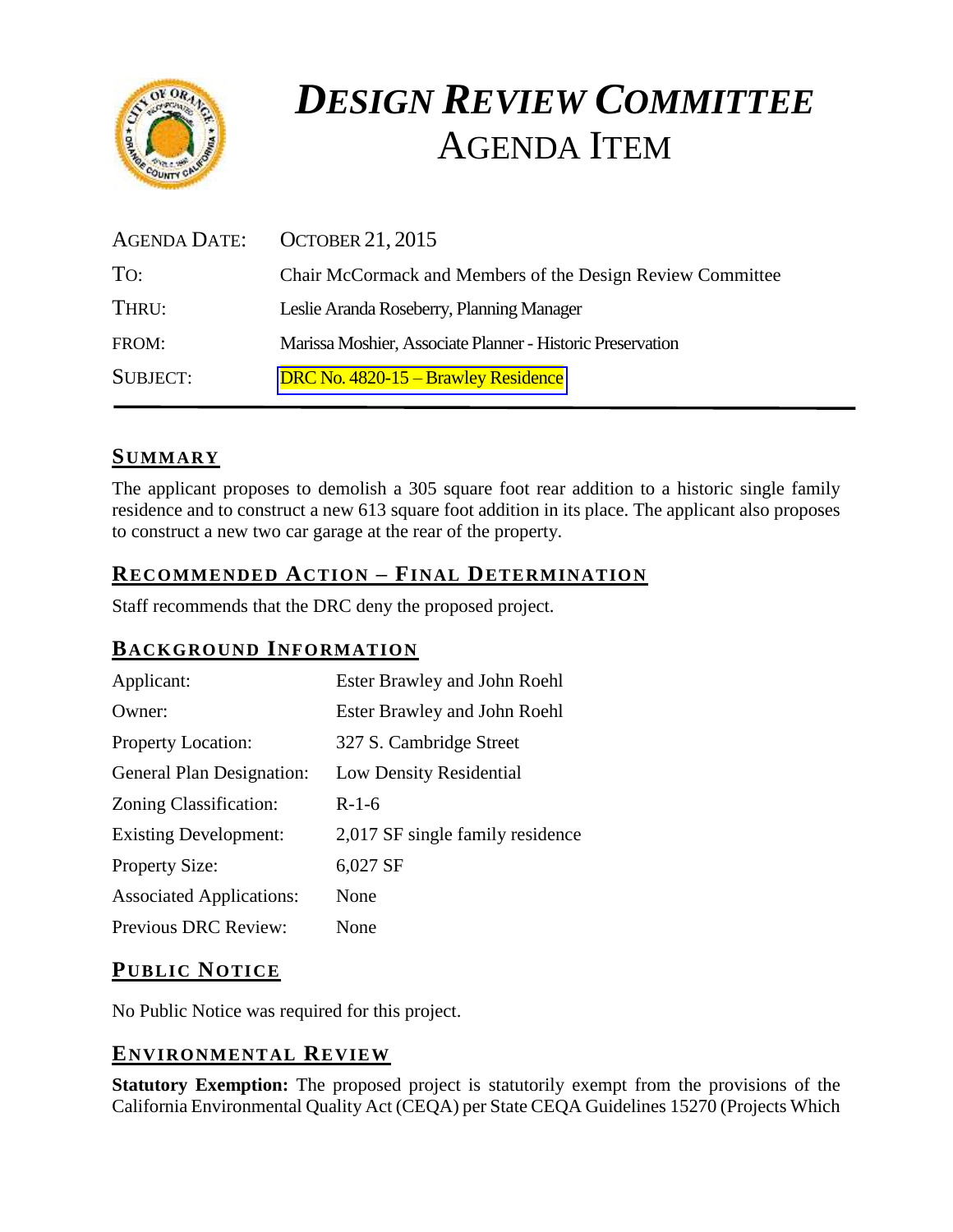Are Disapproved) because CEQA does not apply to projects that are disapproved. There is no environmental public review required for a Statutory Exemption.

### **PROJECT DESCRIP TION**

The applicant proposes to demolish a 305 square foot, one-story rear addition to a two-story historic single family residence and to construct a new 613 square foot, one-story rear addition, containing a kitchen, dining room, bedroom, laundry and bathroom. The applicant also proposes to construct a new two-car garage. The major project components include:

- The roof structure and majority of the walls of the existing one-story potion of the house will be removed. A small portion of the north wall may be retained; however, the area of the wall to be retained is a small percentage of the total structure and staff considers the project to consist of demolition of the rear, one-story portion of the building.
- A new 613 square foot, one story addition will be constructed at the rear of the building. The addition will have a gambrel roof matching the design of the historic roof. To accommodate the height of the new gambrel roof, three windows at the second floor rear elevation will be removed and replaced with smaller windows. The addition will have wood lap siding and wood windows to match the historic materials on the building.
- The asbestos shingle siding will be removed to uncover the historic wood lap siding on the two-story portion of the building. The siding will be repaired and replaced as necessary.
- Existing non-historic windows in the two-story portion of the building will be replaced with wood windows to match the historic materials.
- The two-car garage will have a gambrel roof to match the historic house and will have wood lap siding and a wood garage door.

## **EXISTING SITE**

The existing site is developed with a two-story, 2,017 square foot single family residence, constructed circa 1907. The majority of the house consists of a two-story building. A small onestory portion is attached to the rear elevation. The one-story portion has two different rooflines and may have been constructed in two phases. The portion closest to the two story building has a hip roof. The other portion has a shed roof. The property also contains a detached 97 square foot shed in the rear yard.

According to the Orange County Office of the Assessor's records, the building was constructed in 1907. Aerial photographs of the City show that the property at 327 S. Cambridge was a vacant lot in 1938 and 1947. In 1950, a building permit was issued to relocate a residence to the lot at 327 S. Cambridge Street. It appears that the existing building was moved to the subject property in 1950. It is unclear where the house was located prior to its move.

The following building permits are associated with 327 S. Cambridge Street in the City's records.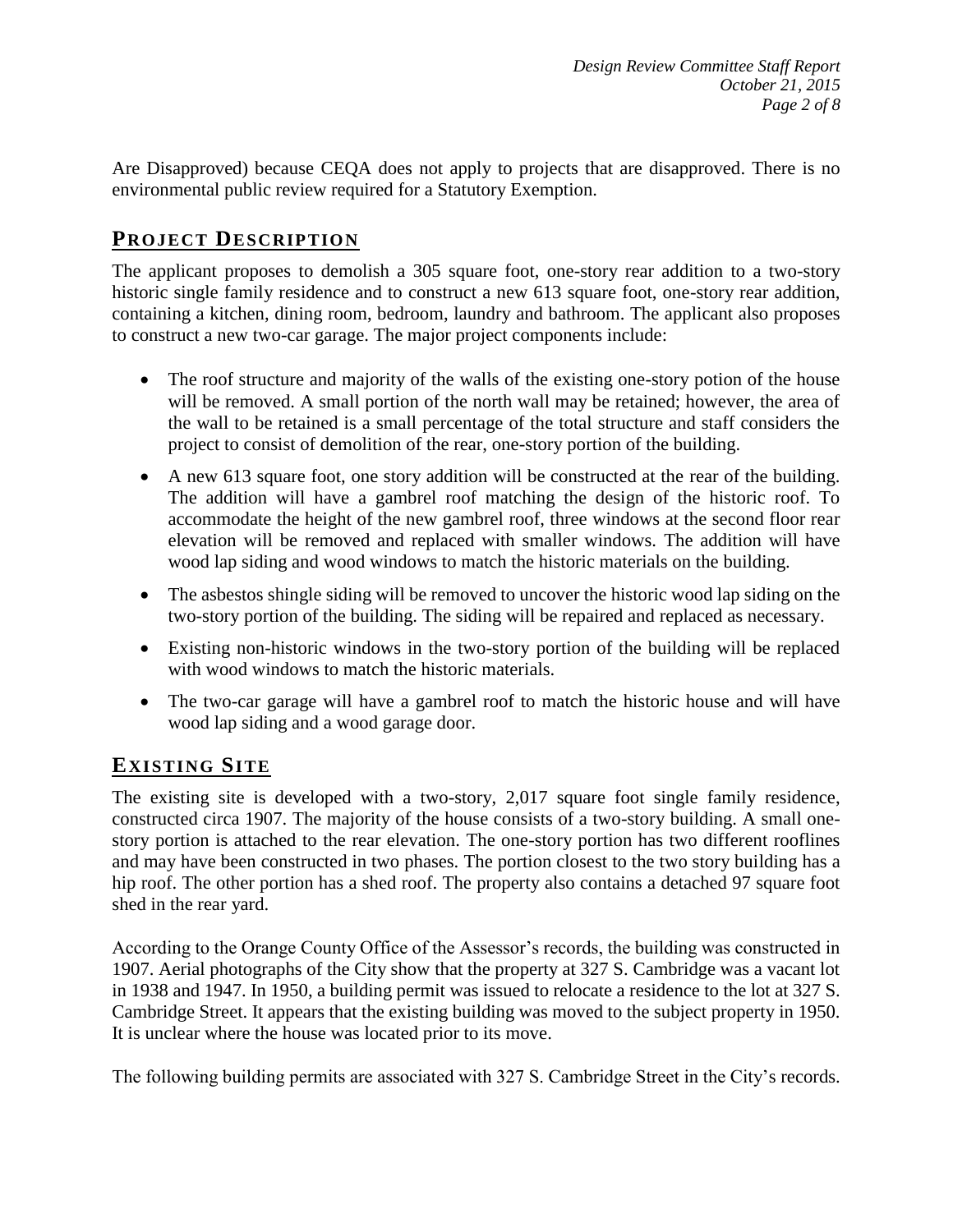| <b>Date</b> | <b>Description</b>                                                                                                                                               | Owner             | <b>Contractor</b>                |
|-------------|------------------------------------------------------------------------------------------------------------------------------------------------------------------|-------------------|----------------------------------|
| 7/10/1950   | Relocate a residence                                                                                                                                             | J.W. Thomas       | Same                             |
| 8/10/1950   | Plumbing-Sewer Permit to J.W. Thomas<br>install: bath tub, shower,<br>lavatory, kitchen sink, wash<br>tray, water closet, water heater,<br>gas-fuel light, sewer |                   | J.D. Ditchey                     |
| 8/10/1950   | Electrical Permit to install one   J.W. Thomas<br>new meter loop                                                                                                 |                   | Roger Oswald                     |
| 6/7/1954    | Asbestos side a residence                                                                                                                                        | E.C. Wingate      | <b>Moore Construction</b><br>Co. |
| 10/5/1993   | Reroof house, not including<br>patio or garage                                                                                                                   | Catherine Wingate | Ross & Barrows                   |

#### **Building Permits**

The applicant also provided a copy of the Orange County Assessor's record of the building dated 11/29/1966 (See Attachment 3). This 1966 assessment record shows a sketch of the building footprint which corresponds roughly to the present-day footprint. The record also calculates a cost for a 108 square foot addition to the building. The 108 square feet corresponds to the 9 foot by 12 foot, rear shed roof addition to the building. Based on this 1966 assessment for an addition, it appears likely that the shed roof portion of the building was constructed considerably after the house was moved to the site and may not be a contributing element of the building. Neither the Assessor's record nor the building permits indicate a date of construction for the hip roof, onestory portion of the building.

# **HISTORIC SIGNIFICANCE**

The subject property was surveyed as being potentially eligible for individual designation at the local level in 1982 and 1991. The survey form identifies the property as a Dutch Colonial Revival house with the following description:

This is a large, two-story house which probably served as a grove house originally. It appears to have undergone some modifications over the years. The L-plan format of the house is complemented by multi-gable roofline with each of the gables in the gambral [sic] style. There is a corner recessed porch and a large 3-part picture window on the front façade.

The survey form indicates that the property was evaluated for significance under the theme of architecture. A new Department of Parks and Recreation 523 survey form was created for the property in 2010. The new form restates the description from the earlier survey form and does not identify any additional character-defining features of the property.

Based on the evaluation in the City's Historic Resources Survey, the property was eligible for and received a Mills Act Contract in 2005. No additional analysis was done when the Mills Act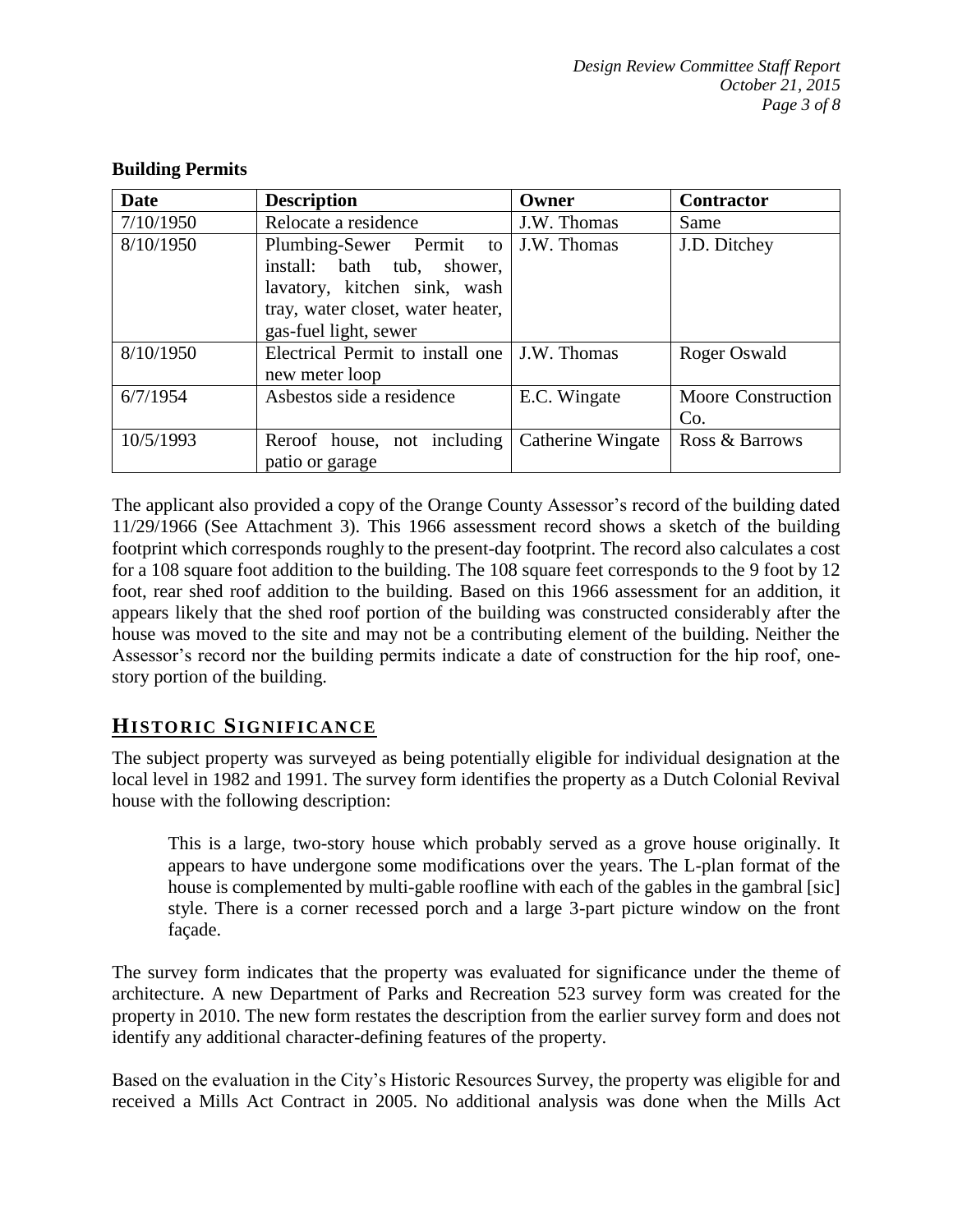Contract was approved to identify the historic context or character-defining features of the property.

# **PROJECT REVIEW PROCESS**

The subject property is outside of the Old Towne Historic District and would not typically be subject to review under the Old Towne Design Standards. However, the property's Mills Act Contract requires that any modifications to the property be in conformance with the *Secretary of the Interior's Standards for the Treatment of Historic Properties* and the Old Towne Design Standards. The Planning Division has implemented a policy that any projects associated with historic properties with Mills Act Contracts outside of the Old Towne Historic District will be reviewed using the project review process outlined in the Old Towne Design Standards. Under the Design Standards, an addition to an existing building requires review by the Design Review Committee. Therefore, the project has been referred to the DRC for review. Staff recommended a preliminary review, because staff does not support the project as currently proposed. Staff also recommended that the applicant consider redesigning the proposed addition to be in conformance with the *Secretary's Standards* and the Old Towne Design Standards. The applicant requested that the current project be reviewed by the DRC for final determination.

# **EXISTING AREA CONTEXT**

The property is located on the east side of S. Cambridge Street and is surrounded by single family residences. An alley is located immediately to the north. The eastern boundary of the local Old Towne Historic District at the 300 block of S. Cambridge Street is the centerline of the street. The subject property is just outside of the Historic District. The property immediately to the south has been identified as a historic resource, individually eligible for designation at the local level. The other surrounding properties contain non-historic buildings.

# **EVALUATION CRITERIA**

Orange Municipal Code (OMC) Section 17.10.070 establishes the general criteria the DRC should use when reviewing the project. This section states the following:

The project shall have an internally consistent, integrated design theme, which is reflected in the following elements:

#### 1. **Architectural Features**.

- a. The architectural features shall reflect a similar design style or period.
- b. Creative building elements and identifying features should be used to create a high quality project with visual interest and an architectural style.

#### 2. **Landscape**.

- a. The type, size and location of landscape materials shall support the project's overall design concept.
- b. Landscaping shall not obstruct visibility of required addressing, nor shall it obstruct the vision of motorists or pedestrians in proximity to the site.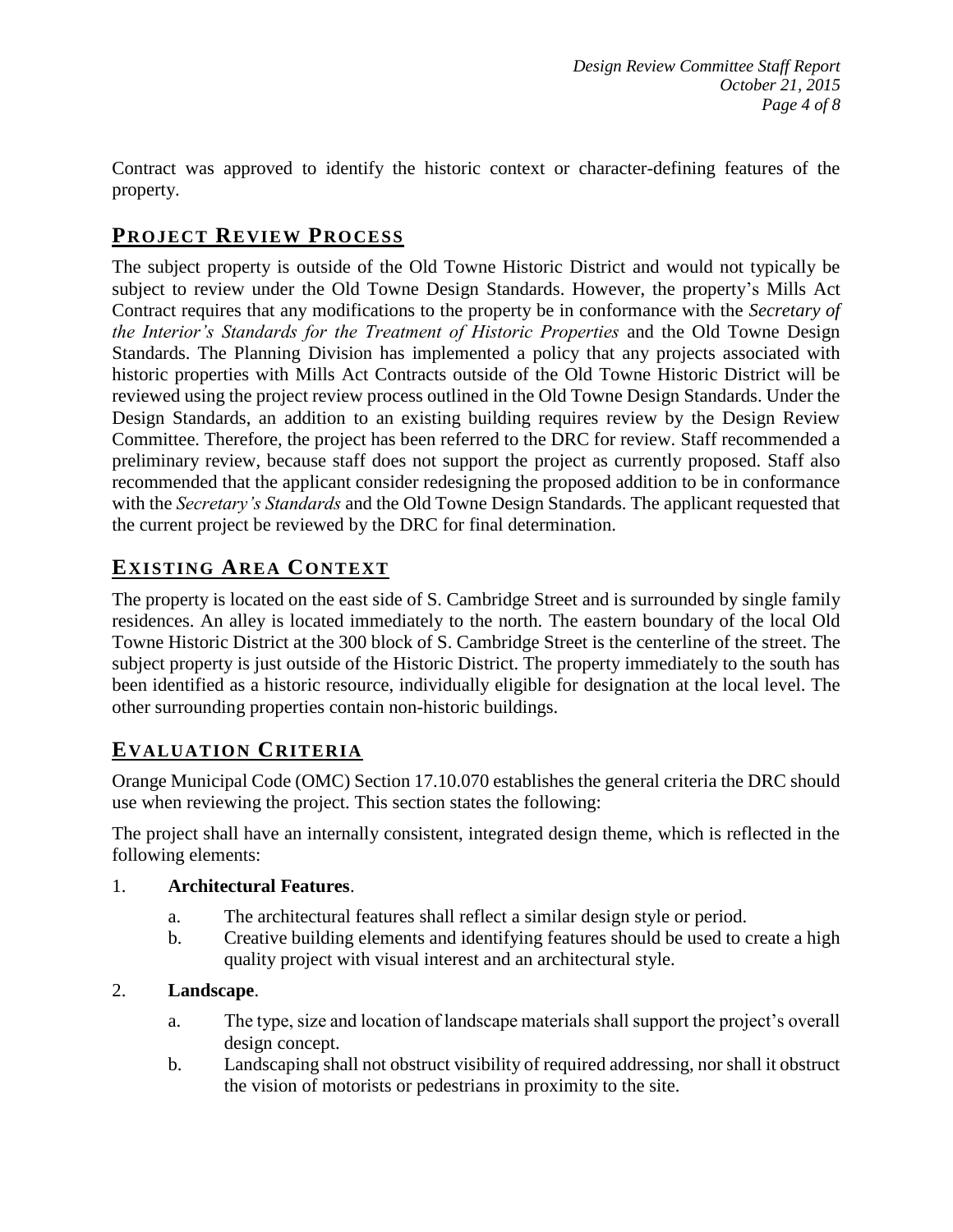- c. Landscape areas shall be provided in and around parking lots to break up the appearance of large expanses of hardscape.
- 3. **Signage**. All signage shall be compatible with the building(s) design, scale, colors, materials and lighting.
- 4. **Secondary Functional and Accessory Features**. Trash receptacles, storage and loading areas, transformers and mechanical equipment shall be screened in a manner, which is architecturally compatible with the principal building(s).

## **ANALY SIS/STATEMENT OF THE ISSUES**

#### Issue 1: Demolition of Rear Portion of Historic Building

The applicant maintains that the rear, one-story portion of the building is not a contributing feature. The applicant believes that the one-story portion was constructed in the 1950s, after the building was moved to the subject property, and that it may be demolished without negatively impacting the historic building. Absent clear dates of construction from the building permits or County Assessor's records, the applicant provided documentation of the existing construction to support their position to staff (See Attachment 3: Applicant Justification Letter and Supplemental Information).

Staff does not believe that the documentation constitutes compelling evidence to support a finding that the hip roof, rear portion of the building is not a contributing feature. Staff agrees that the onestory portion of the building was likely an addition to the original two-story house; however, staff maintains that the hip roof portion of the building may have been constructed early in the building's history and may have been relocated to the subject property with the two-story portion of the house. Treating an early addition to a historic building as a contributing element of the building is standard practice for historic properties reviewed under the Old Towne Design Standards. Staff routinely considers additions, such as service porches, to be contributing elements of the building, as these additions reflect important patterns of development in the Orange's historic buildings.

Both the two-story and one-story portions of the building are clad in teardrop style milled wood siding under the asbestos siding. The applicant provided photographs that appear to show a difference in the dimensions of the milled lap siding on the two sections of the building. The lap on the one-story portion appears to be slightly larger than on the two-story portion. The siding is also slightly offset between the two sections. The applicant presents this information as evidence that the one-story portion of the building was constructed after 1950. Staff does not agree with this assertion. The size difference may indicate that the one-story building was constructed after the original two-story portion of the house; however, staff does not consider the small difference in the dimensions of the siding to be compelling evidence of a post-1950 date of construction for the one-story addition. The lap siding on both portions of the building is of a size and design that is typical of early 20<sup>th</sup> century residences in Orange. Similarly, the windows in the one-story portion are double-hung wood windows with trim that closely reflects the main portion of the house and seem to indicate an early date of construction.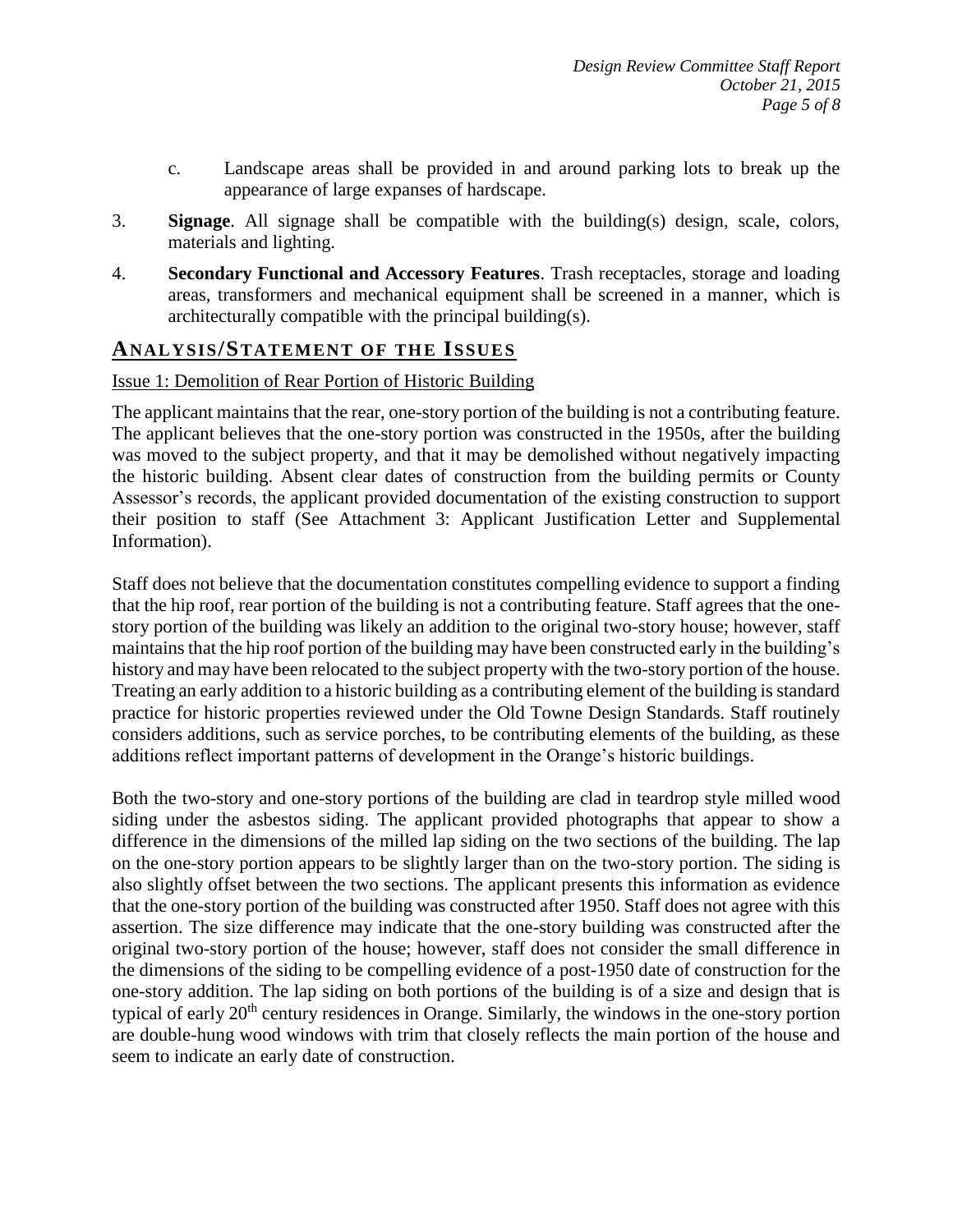Staff also does not find the interior photographs of the connections between the two sections of the building to be persuasive. These construction details, including the flooring, wall framing, bottom plate, interior walls and trim, are not unusual for service porches and other small, early additions to historic houses in the Historic District. The applicant indicates that there are newer plumbing connections between the two portions of the building; however, this appears to staff to be consistent with the plumbing permit from 1950 when new plumbing was installed in the house after its relocation. The date of plumbing connections alone cannot be sufficient to determinate a date of construction for the building as a whole.

Absent any additional information, staff recommends to the DRC that the rear one-story portion of the building is a contributing element. Based on the above information, staff considers the proposed project to consist of 1) demolition of a contributing portion of the building and 2) construction of a new addition in its place. The proposed new addition requires removal of historic floor area and character-defining features of the historic building. The addition will not be reversible at a later date and does not adequately preserve the character of the historic house. Staff has provided Ms. Brawley with options for designing the new addition to incorporate the onestory, hip roof portion of the building. The demolition of a contributing area of the historic building is not in conformance with the *Secretary's Standards* or the Old Towne Design Standards, and staff recommends that the DRC deny the project.

## **ADVISORY BOARD RECOMMENDATION**

None.

# **STAFF RECOMMENDATION AND REQUIRED FINDINGS**

The courts define a "Finding" as a conclusion which describes the method of analysis decision makers utilize to make the final decision. A decision making body "makes a Finding," or draws a conclusion, through identifying evidence in the record (i.e., testimony, reports, environmental documents, etc.) and should not contain unsupported statements. The statements which support the Findings bridge the gap between the raw data and the ultimate decision, thereby showing the rational decision making process that took place. The "Findings" are, in essence, the ultimate conclusions which must be reached in order to approve (or recommend approval of) a project. The same holds true if denying a project; the decision making body must detail why it cannot make the Findings.

The Findings are applied as appropriate to each project. Based on the following Findings and statements in support of such Findings, staff recommends the DRC deny the project.

*1. In the Old Towne Historic District, the proposed work conforms to the prescriptive standards and design criteria referenced and/or recommended by the DRC or other reviewing body for the project (OMC 17.10.070.G.1).*

The project is not in the Old Towne District; this finding does not apply.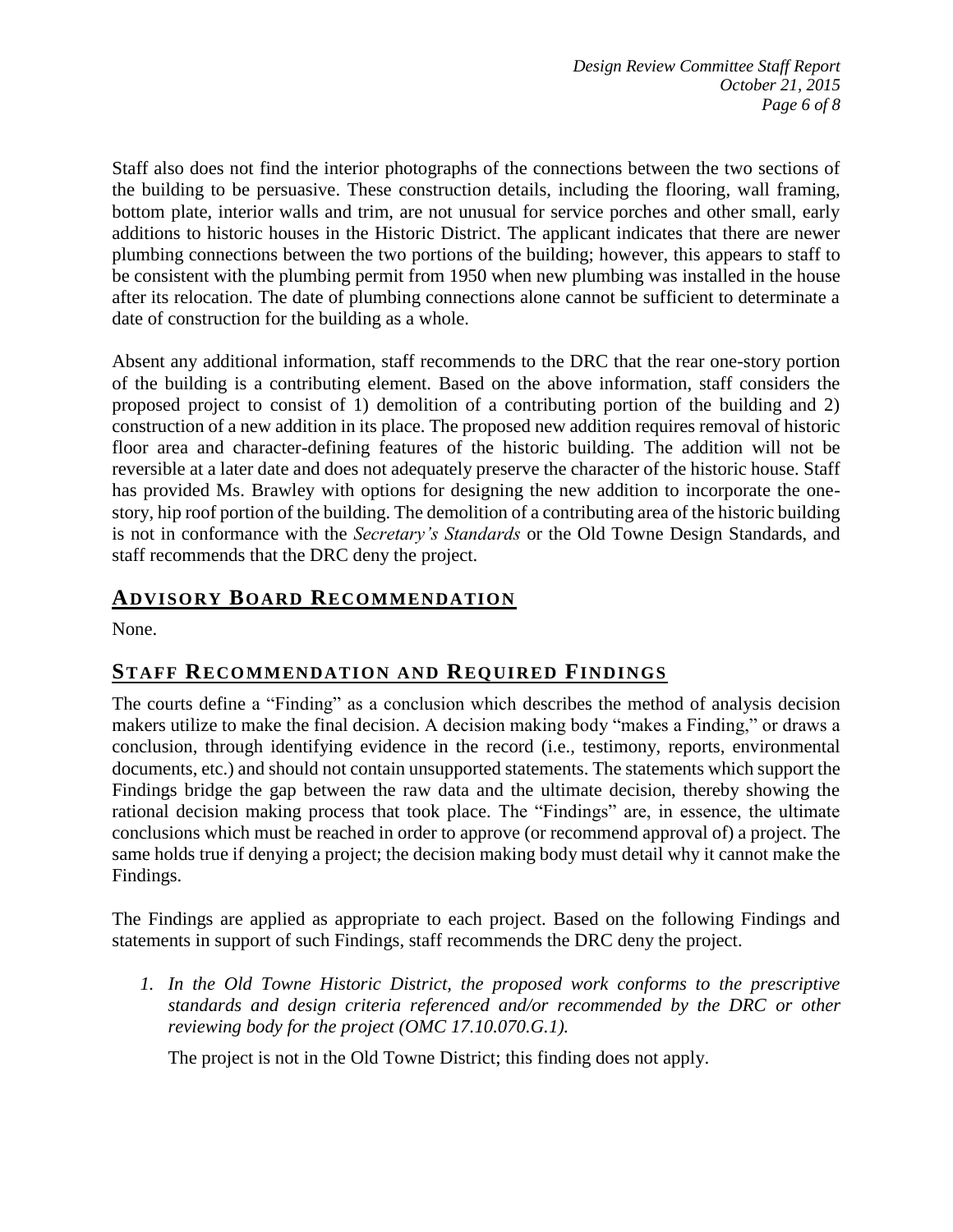*2. In any National Register Historic District, the proposed work complies with the Secretary of the Interior's standards and guidelines (OMC 17.10.07.G.2).*

The project is not within the National Register-listed Old Towne Historic District; this finding does not apply.

*3. The project design upholds community aesthetics through the use of an internally consistent, integrated design theme and is consistent with all adopted specific plans, applicable design standards, and their required findings (OMC 17.10.07.G.3).*

The applicable design standards for projects involving a historic resource with a Mills Act Contract are the *Secretary's Standards* and the Old Towne Design Standards. The proposed project is not in conformance with the Old Towne Design Standards. The project involves demolition of a contributing portion of the historic building and will cause significant change to the character-defining features of the building. The new construction will not consist of a reversible addition to the historic building. The demolition and new construction of the addition will adversely affect the historic character of the building by removing historical floor area and character-defining features.

The proposed project is not in conformance with the *Secretary's Standards*. Under Standard 2, the alteration of historic features or spaces that characterize a property should be avoided. Under Standard 4, changes that have acquired historic significance over time should be preserved. The proposed project removes the historic one-story, hip roof portion of the building and does not preserve historic features that have gained significance over time. It is not in conformance with Standards 2 and 4. Under Standard 9, new additions should not destroy historic materials that characterize the property. Under Standard 10, new additions should be reversible so that the essential form and integrity of the historic property is unimpaired. The new addition requires removal of historic floor area, roof, walls, windows, siding and trim. The addition will destroy historic, character-defining features of the property and will not be reversible, because it requires demolition of a contributing element of the property. The project is not in conformance with Standards 9 and 10.

This finding cannot be made.

*4. For infill residential development, as specified in the City of Orange Infill Residential Design Guidelines, the new structure(s) or addition are compatible with the scale, massing, orientation, and articulation of the surrounding development and will preserve or enhance existing neighborhood character (OMC 17.10.07.G.4).*

This project does not meet the *City of Orange Infill Residential Design Guidelines*. The property is just outside of the boundary of the local Old Towne Historic District and is itself a historic resource. Removal of historic floor area and character-defining features of a historic building will not preserve or enhance neighborhood character, and the loss of these historic features may adversely affect the adjacent Historic District.

This finding cannot be made.